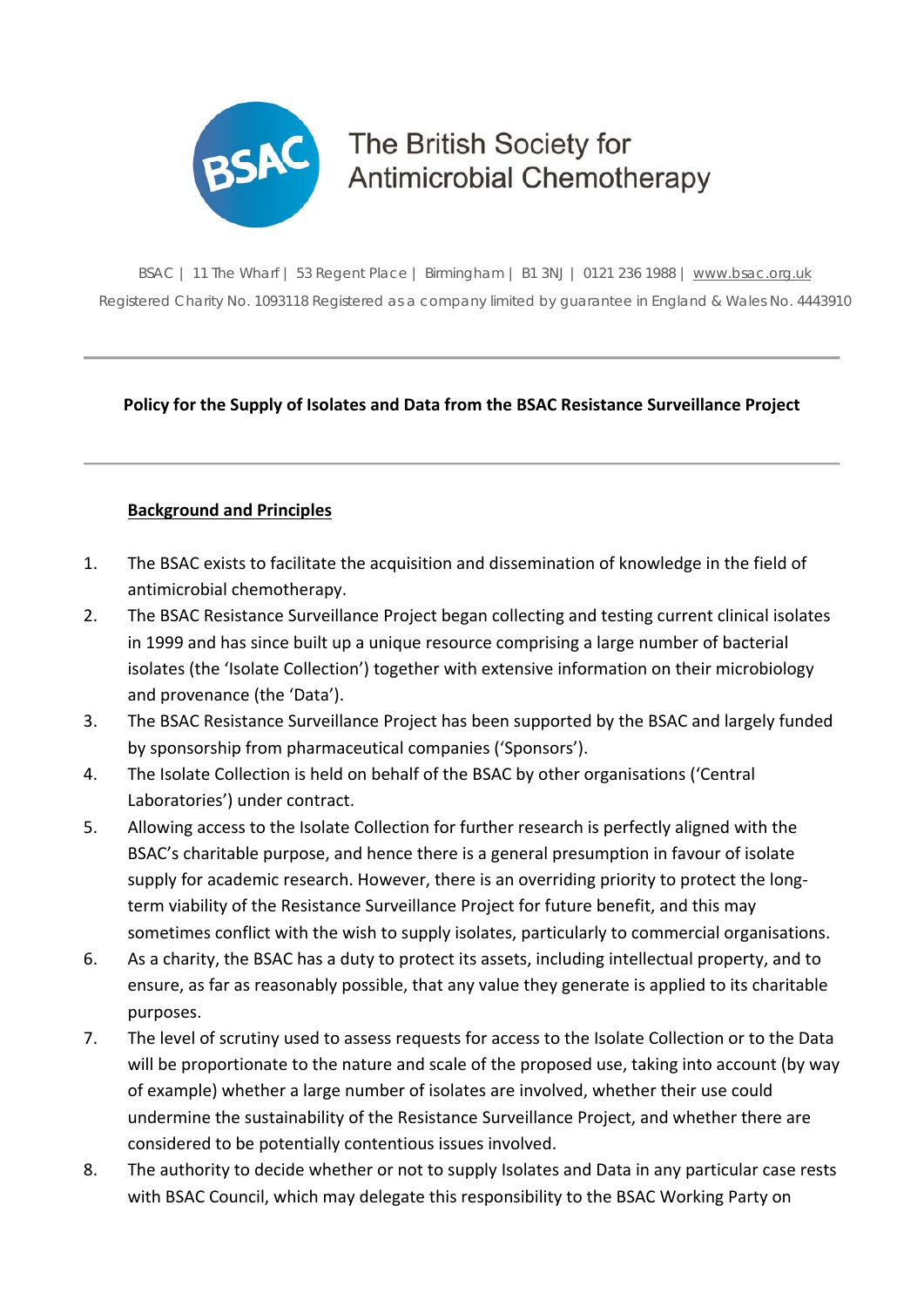Resistance Surveillance (the 'Working Party'), or to an individual, in order to give requests a proportionate level of scrutiny.

#### **Key Points**

- 9. The BSAC makes a distinction between academic and commercial projects. Academic projects are generally conducted by researchers in a non‐commercial organisation, with funding from public or charitable sources. Commercial projects are generally conducted by, or in partnership with, a commercial organisation.
- 10. The BSAC will continue to own its Isolates and Data, and all rights associated with them. These are not sold to Researchers but licensed to them on a non‐exclusive basis ‐ the BSAC can supply the same Isolates and Data to other researchers; the receiving Researcher cannot.
- 11. The license lasts for the duration of the project, as specified by the Researcher in their application. If no time‐limited project is specified, typically in the case of a Sponsor, the license lasts for a fixed period which is specified in terms and conditions.
- 12. For academic projects, the results of the research can only be kept confidential for a limited period before being returned to the BSAC. The results can then be made available for the BSAC and other Researchers to use in conjunction with the BSAC Isolates and Data, so that the value of the Isolate Collection is enhanced for the public good. If commercial benefit arises from inventions and intellectual property rights developed by Researchers using the Isolates or Data, the BSAC and other parties involved will negotiate to share any profits remaining after the costs of development and commercialisation.
- 13. For commercial projects, results may be kept confidential and, during the initial term of the licence, the BSAC will not share in commercial benefit arising from inventions and intellectual property rights developed by Researchers using the Isolates or Data
- 14. In all cases, the BSAC requires that inventions and intellectual property rights developed by Researchers using the Isolates or Data are not used to restrict health‐related research and/or access to healthcare unreasonably anywhere in the world. (For example, without limitation, BSAC would consider it unreasonably restrictive for naturally‐occurring genetic sequences, biomarkers, proteins or biochemical processes to be made the exclusive preserve of one party.)
- 15. The Researcher is primarily responsible for publication, and is not required to clear any report of its results and findings with the BSAC, but publications must include a credit to the BSAC and Researchers will provide the text to the BSAC for preview before submitting it for publication.

# **Policy**

- 16. Standard terms and conditions for isolate supply approved by BSAC Council embody the principles and points outlined above, and cover use of both Isolates and Data supplied with them. The terms and conditions may be amended by Council from time to time.
- 17. The terms and conditions differ in detail between academic and commercial projects. Commercial terms (other than price) apply to Sponsors.
- 18. Researchers must accept the standard terms and conditions before isolates are supplied. For small\* academic projects, acceptance by the principal investigator will suffice. For larger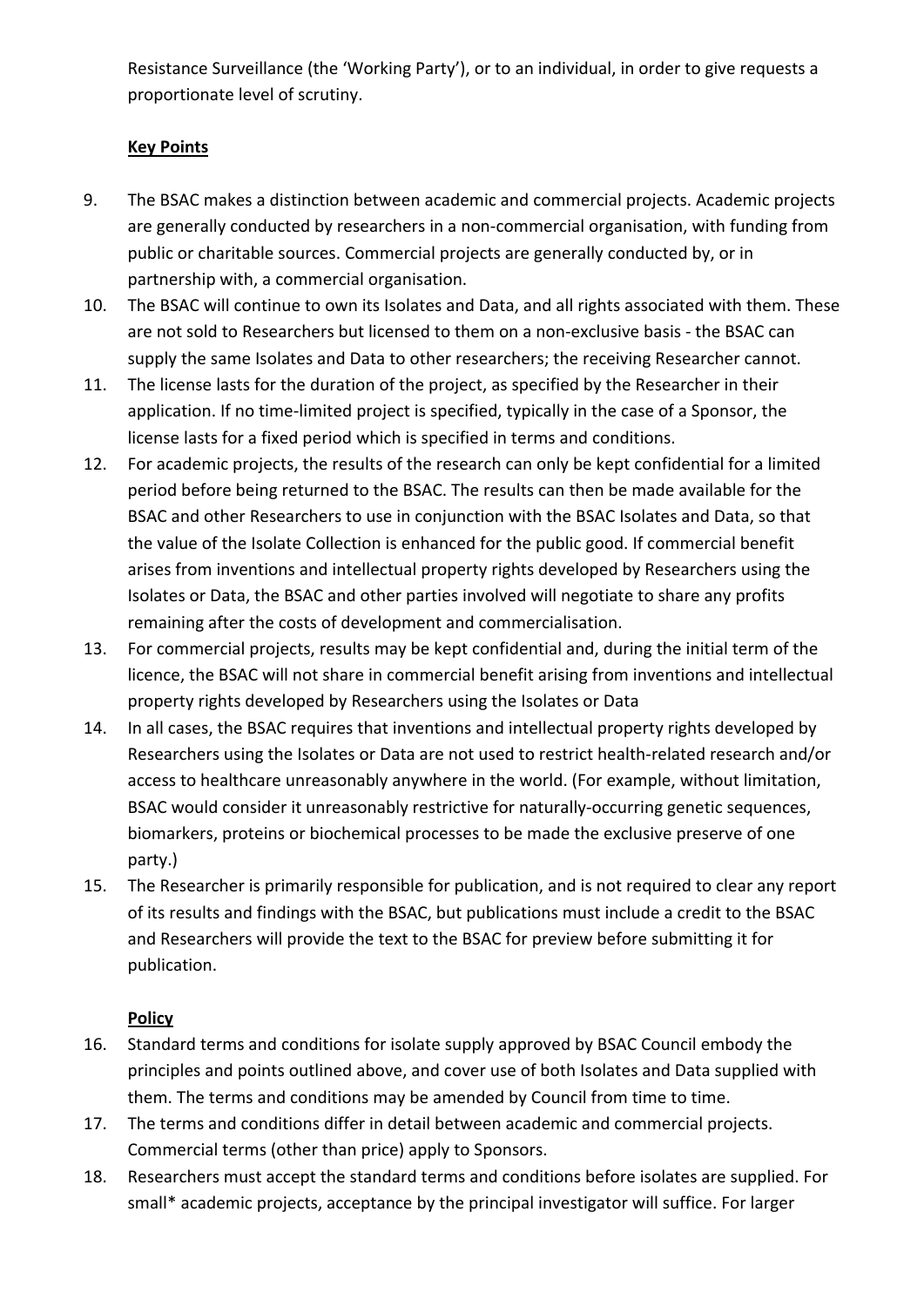academic projects, and all commercial projects, written acceptance by another authorised representative of the organisation is also required.

- 19. Price.
	- a. The actual cost of supplying isolates is defined annually by contract between the BSAC and the Central Laboratories.
	- b. The price for academic supply and supply to Sponsors will not exceed the actual cost.
	- c. The price for commercial supply (other than to Sponsors) will be set initially to give approximate parity with commercial rates charged by, for example, HPA Culture Collections and similar bodies but may include a sliding scale of discount depending on the number of isolates required.
- 20. Isolates will normally be made available only after publication of data for the relevant surveillance season e.g. on the BSAC surveillance website.
- 21. Data requested without accompanying isolates will be shared according to prevailing academic norms, which do not generally require formal acceptance of terms and conditions.
- 22. The Data does not include sensitive information but, nonetheless, suitable steps will be taken to protect confidentiality in line with current guidance.

# **Delegation and guidance**

- 23. BSAC Council delegates to the Working Party the responsibility for deciding whether a particular project should be considered academic or commercial.
- 24. BSAC Council delegates to the Working Party the responsibility for setting the exact price for commercial isolate supply, including any discounts depending on the number of isolates required.
- 25. Requests for small numbers of isolates for academic use will normally be fulfilled. BSAC Council delegates the authority to approve such requests to the Working Party, which may further delegate it to an individual.
- 26. Requests for larger numbers of isolates for academic use will be considered by the Working Party. BSAC Council delegates the authority to approve such requests to the Working Party.
- 27. Requests from current Associate Sponsors for small numbers of isolates collected during the period of their sponsorship will normally be fulfilled. Council delegates the authority to approve such requests to the Working Party, which may further delegate it to an individual.
- 28. Requests from current full Sponsors for any number of isolates collected during the period of their sponsorship will normally be fulfilled. Council delegates the authority to approve such requests to the Working Party and, where the request is for a small number of isolates, the Working Party may further delegate the approval to an individual.
- 29. Requests from organisations other than Sponsors for isolates for commercial use will be considered by the Working Party. Where the request is for a small number of isolates, BSAC Council delegates the authority to approve such requests to the Working Party. In other cases, the Working Party will make recommendations to BSAC Council for final decision.
- 30. BSAC Council delegates the responsibility for decisions about the sharing of Data (separate from isolates) to the Working Party, which may further delegate it to an individual.
- 31. In all cases, the Working Party or individual with delegated responsibility will use their judgement and refer the decision to a higher level of responsibility as they consider